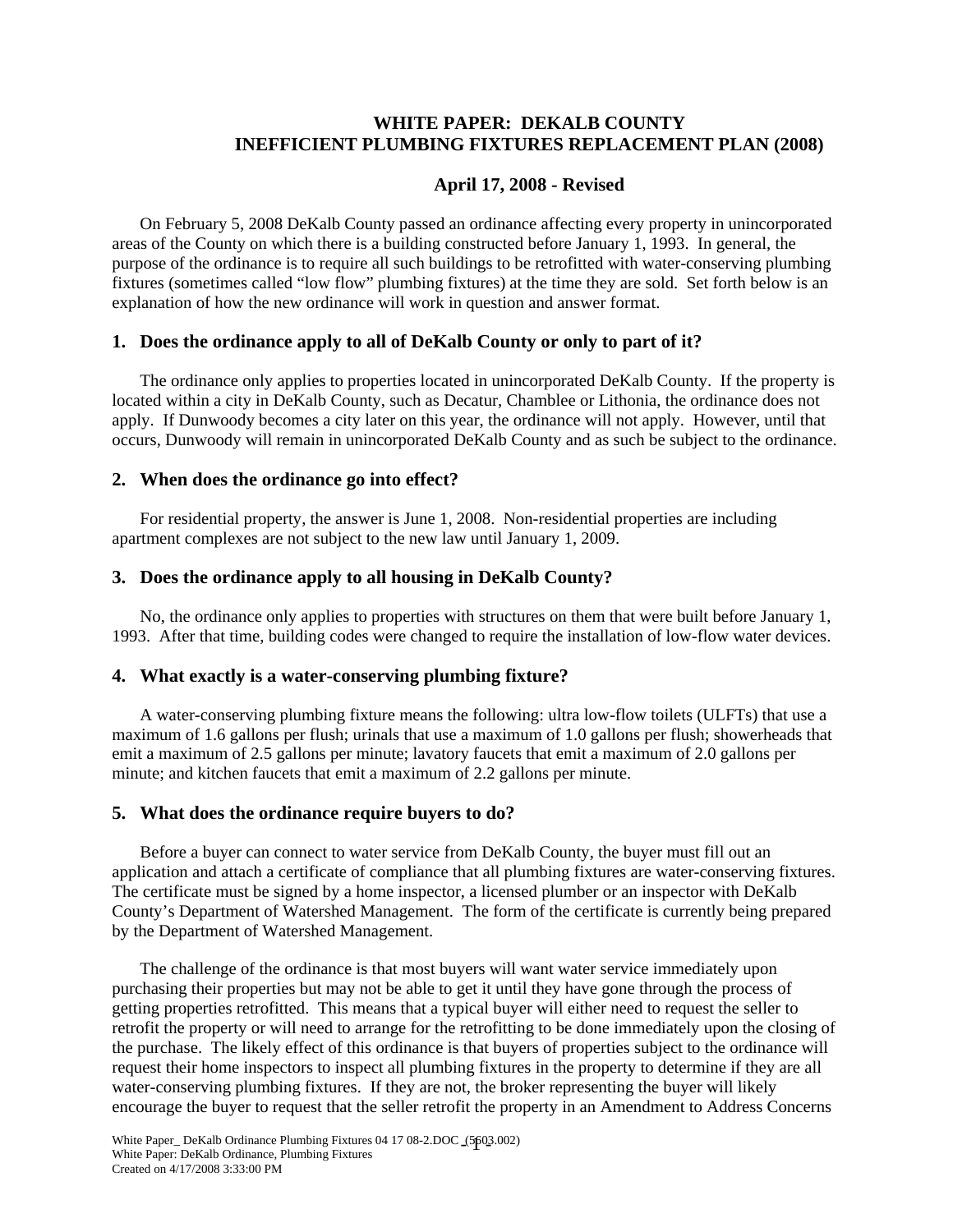With Property. A sample special stipulation that can be used in either an Amendment to Address Concerns With Property or a Purchase and Sale Agreement is as follows:

Prior to closing Seller agrees to replace all non-water-conserving plumbing fixtures on the property with water-conserving plumbing fixtures. A water-conserving plumbing fixture shall mean the following: ultra low-flow toilets (ULFTs) that use a maximum of 1.6 gallons per flush; urinals that use a maximum of 1.0 gallons per flush; showerheads that emit a maximum of 2.5 gallons per minute; lavatory faucets that emit a maximum of 2.0 gallons per minute; and kitchen faucets that emit a maximum of 2.2 gallons per minute.

In addition, seller shall provide buyer at or before the closing with the DeKalb County Department of Watershed Management Certificate signed by either a home inspector, licensed Georgia plumber or Department of Watershed Management inspector certifying that the property only contains waterconserving plumbing fixtures.

#### **6. What exactly are sellers required to do under the ordinance?**

Sellers of the property subject to the ordinance are required to disclose to buyers before they sign a purchase and sale agreement that 1) the Property is located in unincorporated DeKalb County and contains a residence constructed prior to 1993, and 2) Buyer will be obligated as a condition of applying for water service from DeKalb County to attach to the application a certificate of compliance signed by a home inspector, Department of Watershed Management inspector or licensed plumber certifying that all plumbing fixtures on the Property are water-conserving plumbing fixtures. A sample disclosure statement is attached to the end of this white paper.

#### **7. Does the ordinance apply to non-residential property?**

Yes. The ordinance applies to both residential and non-residential property if it contains a structure built prior to January 1, 1993.

#### **8. Are there any exemptions to the law?**

Yes. The requirement to retrofit the otherwise subject property does not apply if:

1. The Property is being advertised for foreclosure;

2. Buyer is demolishing the residence after it is purchased; provided, however, that any water service that is being obtained by the Buyer may only be used for demolition or construction related purposes;

3. Buyer is a spouse, child or parent of the Seller (including conveyances during the administration of the estate of such spouse, parent or child);

4. Cost to install the water-conserving plumbing fixtures exceeds one thousand (\$1,000) dollars per toilet in a single family residential building; or

5. The cost to install the water-conserving plumbing fixtures exceeds two thousand (\$2,000) dollars per toilet in a commercial building.